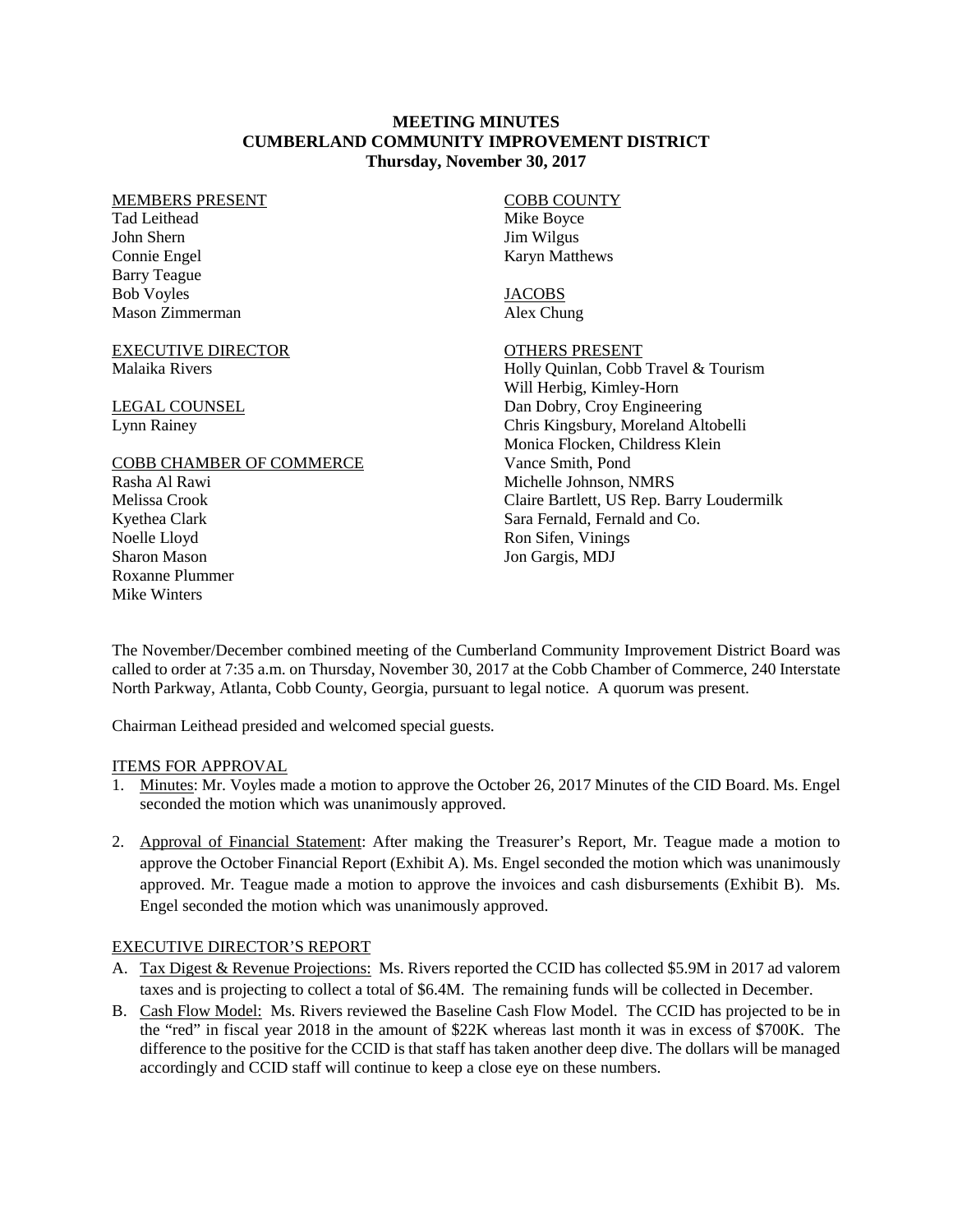## **CCID Minutes November 30, 2017 Page 2 of 3**

C. FY18 Budget Approval (\$2,473,240): Ms. Rivers stated this is the time of year where the fiscal year is closing out and January 1<sup>st</sup> will start a new fiscal year. The CCID funds non-capital programs are on a 12month (calendar year) basis. This includes landscape maintenance, new initiatives, support programs, and operating accounts. It also includes labor expenses which are capitalized to these non-capital programs as well as to capital improvement projects. Of an anticipated FY18 collection of \$6,709,819, the recommended amount to be allocated to the various annual accounts totals \$2,473,240. This is 2% more than FY17 and includes Landscape Maintenance, New Initiatives, Support Programs, and Operating Overhead. It also includes in-house labor that supports each of those accounts. The operating overhead budget is 7% (\$455,282) of projected revenue (\$6,709,819.)

| CCID Annual Program and Operating Accounts FY18 (January 1, 2018 - December 31, 2018) |  |  |  |  |  |  |
|---------------------------------------------------------------------------------------|--|--|--|--|--|--|
|---------------------------------------------------------------------------------------|--|--|--|--|--|--|

| <b>Activity</b>                                                     | FY17 Budget | <b>FY18 Budget Request</b> |
|---------------------------------------------------------------------|-------------|----------------------------|
| <b>Community Programs</b><br>Landscape Maintenance                  | \$535,000   | \$560,000                  |
| In-house Labor                                                      | \$60,698    | \$63,259                   |
|                                                                     |             |                            |
| <b>New Initiatives &amp; Planning</b><br>New Initiatives & Planning | \$275,000   | \$275,000                  |
| In-house Labor                                                      | \$26,780    | \$27,804                   |
|                                                                     |             |                            |
| <b>Support Programs</b>                                             |             |                            |
| Federal Lobbying                                                    | \$130,000   | \$130,000                  |
| <b>State Lobbying</b>                                               | \$48,000    | \$48,000                   |
| Partnerships                                                        | \$125,000   | \$150,000                  |
| Communications                                                      | \$250,000   | \$225,000                  |
| In-house Labor                                                      | \$145,376   | \$150,407                  |
| Capital Projects: In-house Labor                                    | \$374,326   | \$388,488                  |
| <b>Subtotal Programs and New Initiatives</b>                        | \$1,970,180 | \$2,017,958                |
| <b>Operating Overhead</b>                                           |             |                            |
| Admin. Support/Insurance/Legal/Operating/etc.                       | \$400,700   | \$401,000                  |
| In-house Labor                                                      | \$53,020    | \$54,282                   |
| <b>Subtotal Operating</b>                                           | \$453,720   | \$455,282                  |
| <b>Subtotal Annual Accounts</b>                                     |             |                            |
|                                                                     | \$2,423,900 | \$2,473,240                |
| <b>Capital Projects</b>                                             | \$4,019,354 | \$4,236,579                |
| <b>Total</b>                                                        | \$6,443,254 | \$6,709,819                |